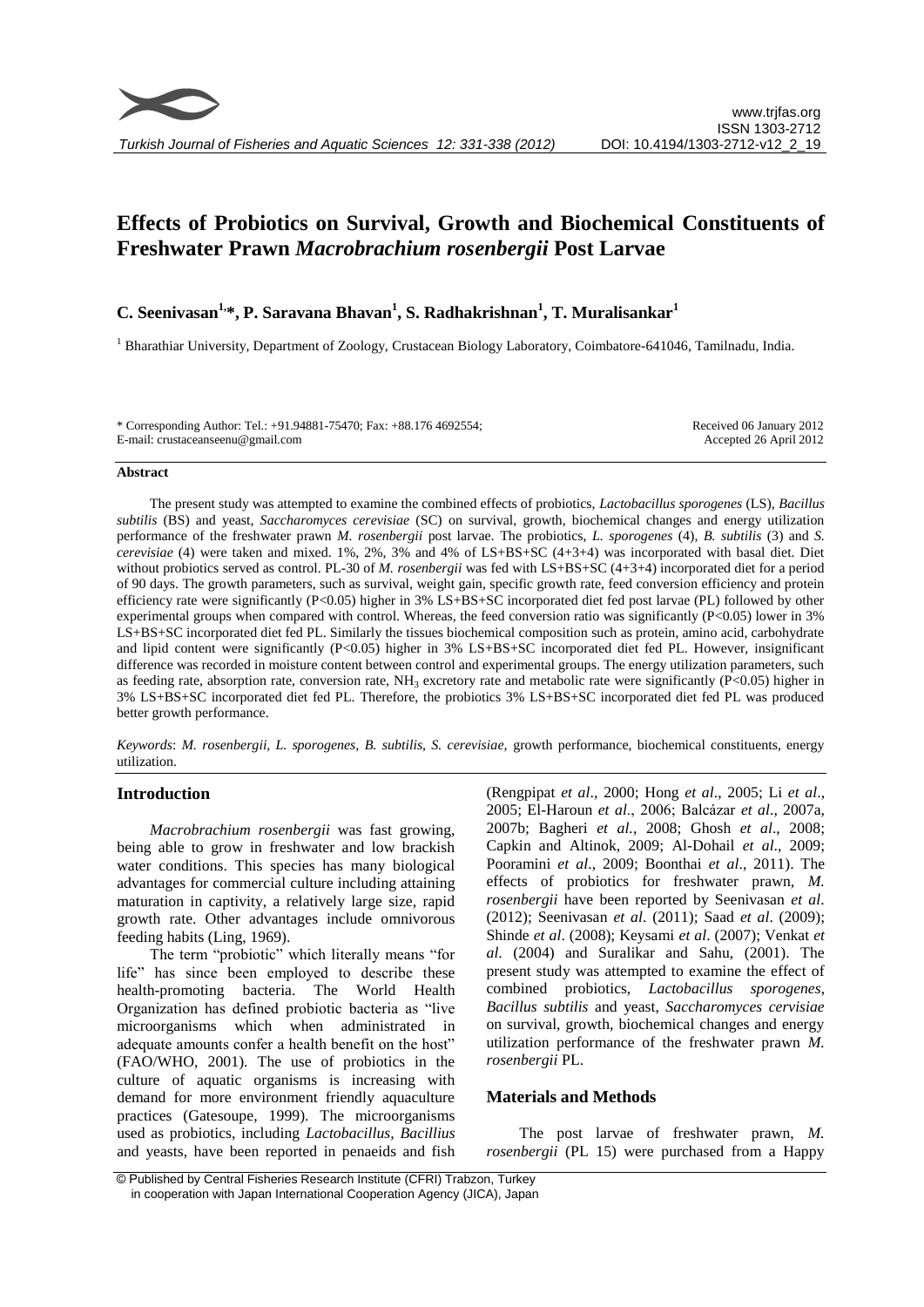Bay Annexe, Kanchipuram, Tamilnadu, India and were stocked in a cement tank (1000 L) filled with freshwater. The PL were acclimatised at ambient laboratory conditions for 15 days (up to PL 30) and starved for 24 h before the beginning of the feeding experiment. The experimental water presented the following physicochemical parameters: pH, 7.10 $\pm$ 0.50; total dissolved solids, 0.98 $\pm$ 0.10 g/L; dissolved oxygen,  $7.30\pm0.40$  mg/L; BOD,  $40.00\pm1.60$ mg/L; COD, 120.00±9.00 mg/L and ammonia, 0.068±0.008 mg/L.

# **Diet Preparation**

One gram of lyophilized powders of *L. sporogenes* (Uni-Sankyo Ltd., Maharashtra, India), *B. subtilis* (Tablets, India Ltd), and *S. cerevisiae* (Intercare Ltd, Gujarat, India) contains  $15x10^7$ ,  $10x10<sup>7</sup>$  and  $10x10<sup>7</sup>$  CFU cells, respectively. The probiotics, LS+BS+SC (4:3:4) were incorporated in to the test diets at five different concentrations: individually 0% (control), 1%, 2%, 3% and 4% respectively. Diet formulation was done basically by ''Pearson's square-method'' using determined values of 40% protein content (Table 1). The proportion of each ingredient required was calculated precisely providing allowance for the premix. The dough was steam cooked and cooled to room temperature. After that different the concentration of LS+BS+SC (4:3:4) was mixed with the dough and the diets were pelletized separately with a locally made hand pelletizer (Kolkata, India). The pellets were dried in a thermostatic oven (M/s Modern Industrial, Mumbai, India) at  $40^{\circ}$ C until it reached constant weight and stored in airtight jars at room temperature. The biochemical constituents of the experimental diets were determined such as total protein (Lowry *et al*., 1951), amino acid (Moore and Stein, 1948), lipid

(Folch *et al*., 1957), carbohydrate (Roe, 1955), ash and moisture contents (APHA, 2005). The analyses were made in triplicates. These diets were freshly produced after 30 days to ensure high probiotic viability throughout the duration of feeding trail. In the control diet, no probiotics were added.

# **Feeding Experiment**

During 90 days, *M. rosenbergii* (PL-30) with the length and weight range of 1.54±0.03 cm and  $0.24\pm0.02$  g respectively were used for feeding experiment. The PL was maintained in a stocking density of 2/L, in fifteen 20 L plastic tanks (40 PL per tank in triplicate) continuously aerated in order to maintain the optimal oxygen level (by one air stones)**.**  One group served as control (0% of probiotics) and the experimental groups were fed with the respective concentration of LS+BS+SC (1, 2, 3 and 4%) incorporated into diets. The feed was provided two times a day  $(6:00)$  am and  $6:00$  pm). The daily amount of feed was calculated according 10% of PL body weight. Unfed feed, feces and moult (if any) were collected after feeding.

# **Growth Study**

After the feeding trial, the growth parameters such as survival rate (SR), weight gain (WG), specific growth rate (SGR), feed conversion rate (FCR), feed conversion efficiency (FCE) and protein efficiency rate (PER) were individually determined by following equations (Tekinay and Davis, 2001).

SR (%) = Total No. of live animals**/**Total No. of initial animals x 100

 $WG(g) = Final weight(g) - Initial weight(g)$ 

|                              | Control diet | Experimental diets (LS+BS+SC incorporated) |                       |         |         |
|------------------------------|--------------|--------------------------------------------|-----------------------|---------|---------|
| Ingredients $(\% )$          |              | 1%                                         | 2%                    | 3%      | 4%      |
| Fish meal                    | 33.84        | 33.84                                      | 33.84                 | 34.84   | 35.84   |
| Ground nut oil               | 25.00        | 25.00                                      | 25.00                 | 25.00   | 24.00   |
| Soybean meal                 | 24.00        | 24.00                                      | 23.00                 | 21.00   | 20.00   |
| Corn flour                   | 4.00         | 3.00                                       | 3.00                  | 3.00    | 3.00    |
| Egg albumin                  | 5.06         | 5.06                                       | 5.06                  | 5.06    | 5.06    |
| Tapioca flour                | 5.10         | 5.10                                       | 5.10                  | 5.10    | 5.10    |
| Cod liver oil                | 2.00         | 2.00                                       | 2.00                  | 2.00    | 2.00    |
| Vitamin B-complex mix        | 1.00         | 1.00                                       | 1.00                  | 1.00    | 1.00    |
| Probiotics $(LS+BS+SC)$      | 0.00         | 1.00                                       | 2.00                  | 3.00    | 4.00    |
|                              |              |                                            | Proximate composition |         |         |
| Protein $(\%)$               | 40.10        | 40.00                                      | 39.63                 | 39.52   | 39.40   |
| Carbohydrate (%)             | 21.76        | 21.10                                      | 20.71                 | 20.01   | 19.50   |
| Lipid $(\%)$                 | 9.28         | 9.24                                       | 9.17                  | 9.08    | 8.90    |
| Ash $(\%)$                   | 14.00        | 13.00                                      | 12.00                 | 13.00   | 14.00   |
| Moisture $(\%)$              | 9.50         | 9.90                                       | 9.40                  | 9.10    | 9.10    |
| Digestible energy (k.cal/kg) | 3296.86      | 3262.52                                    | 3228.17               | 3193.83 | 3159.49 |

**Table 1.** Ingredients and proximate composition of prepared diets with *Lactobacillus sporogenes* (LS)*, Bacillus subtilis* (BS) and yeast *Saccharomyces cerevisiae* (SC)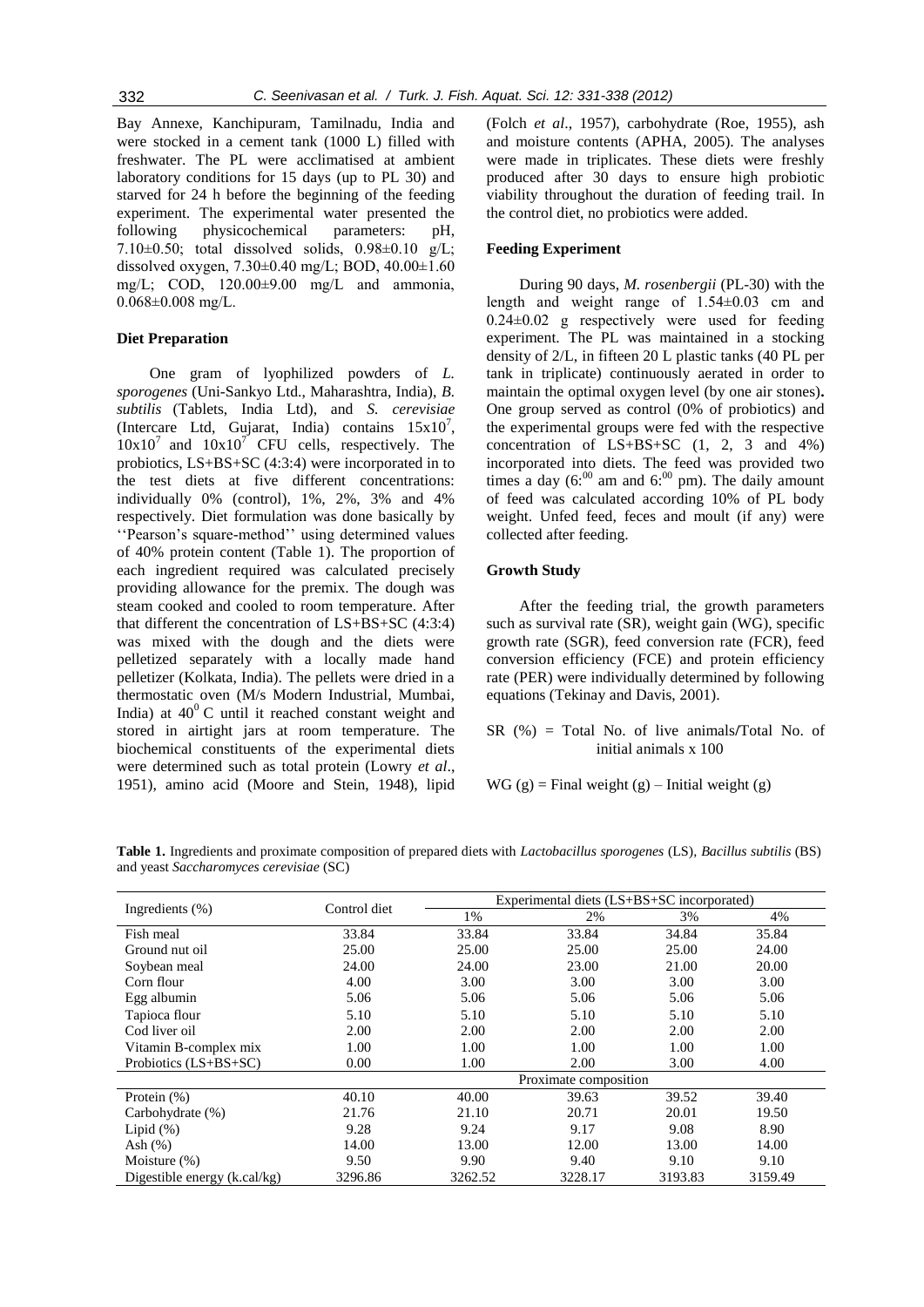SGR  $(\%)=\log w_2 - \log w_1/t$  x100

where,  $w_1 \& w_2$  = Initial and Final weight (g) respectively, and  $t = Total number of experimental$ days)

- FCR  $(g)$  = Total Feed intake  $(g)$ / Total weight gain of the prawn (g)
- FCE  $%$  = Biomass (g)/ Total Feed intake (g) x 100
- PER  $(g)$  = Total Weight gain of PL  $(g)$  Total Protein consumed (g)

## **Energy Utilization**

The energy content of whole prawns, diets, moult and feces was measured using Parr 1281 Oxygen Bomb Calorimeter. The energy budget was calculated using the equation  $(C = (P+E) + R + F + U)$ derived by Petrusewicz and Macfadyen (1970); where, C is the energy consumed in food; P is the growth; R is the material lost as heat due to metabolism; F is the energy lost in faeces; U is the energy lost in excretion and; E is the energy lost in exuvia.

Feeding Rate = Mean Food Consumption  $(k.cal/day) / Initial live weight of the prawn (g)$ 

Mean Absorption = Mean Food Consumption (k.cal/day) – Mean Food Excreted as Faeces (k.cal/day)

Absorption Rate = Mean absorption (k.cal/day) / Initial live weight of the prawn (g)

Mean Conversion = Mean weight gain  $(k.cal/day) + Mean$  exuvial weight  $(k.cal/day)$ 

Conversion rate,  $P = Mean$  Conversion  $(k.cal/day) / Initial$  live weight of the prawn (g) NH<sub>3</sub> Excretion rate,  $U = Mean NH_3$  Excretion (k.cal/day) / Initial live weight of the prawn (g)

Metabolic Rate, R = Absorption rate  $(k.ca.l/g/day - Conversion rate (k.ca/g/day) +$ 

 $NH<sub>3</sub>$  excretion rate (k.cal/g/day)

# **Biochemical Constituents of the Experimental Animals**

The biochemical constituents, such as total protein (Lowry *et al*., 1951), amino acid (Moore and Stein, 1948), lipid (Folch *et al*., 1957), carbohydrate (Roe, 1955), ash and moisture content (APHA, 2005) were determined in muscle of each group of prawns. Ash and moisture contents (APHA, 2005) were measured in whole prawns according each treatment. The analyses were made in triplicates.

#### **Microbial Study**

Microbial analyses (APHA, 2005) and yeast isolation (Bowman and Ahearn, 1975) were performed in the rearing water, control PL gut and experimental PL gut.

## **Statistical Analyses**

One way analysis of variance (ANOVA; SPSS, 13.0) was used to determine whether significant variation between the treatments existed. Differences between means were determined and compared by post hoc multiple comparison test (DMRT). All the tests used a significance level of P<0.05. Data are reported as means ± standard deviations.

#### **Results and Discussion**

#### **Growth Performance**

The combined probiotics diets fed *M. rosenbergii* PL morphometric, survival and growth performance datas were showed in Table 2. The initial average body length and weight of PL was 1.54±0.03 cm and 0.24±0.02 g. After the feeding experiment, the morphometric data (final length and weight), survival and growth performance (WG, SGR, FCE and PER) were significantly  $(P<0.05)$  higher in 3% LS+BS+SC supplemented diet, followed by the PL fed with 2%, 1% and 4% when compared with control. The FCR was found to be lower in PL fed with 3% LS+BS+SC supplemented diet  $(P<0.05)$ , followed by the PL fed with 2%, 1% and 4% than the control.

Similar results have been reported in *M. rosenbergii* postlarvae fed with bio-encapsulated diet containing *L. sporogenes* (Seenivasan *et al*., 2012), Binifit<sup>TM</sup>. (Seenivasan *et al.*, 2011) and *Bacillus* spp (Ranisha *et al*., 2010). Similarly, reported the growth was increase in *M. rosenbergii* fed with bioencapsulated diet containing *B. subtilis* (Keysami *et al*., 2007), *L. acidophilus and L. sporogenes* (Venkat *et al*., 2004) and *L. ceremoris* (Suralikar and Sahu, 2001), in *M. amazonicum* juvenile fed with *S. cerevisiae* and yeast derivatives inclusion diet (Hisano *et al*., 2008), and the *P. monodon* fed with *Bacillus* sp supplemented diets had enhanced the growth performance (Boonthai *et al*., 2011). And also, several researcher are reported that probiotics *L. plantarum*  and *B. megaterium* supplemented diets had improved the growth performance in *Catla catla* (Parthasarathy and Ravi, 2011); in Koi Carp fed with *L. acidophilus* and yeast *S. cervisiae* (Dhanaraj *et al*., 2010); in *Cyprinus carpio* and *Onchorhynchus mykiss* fed with *Bacillus* spp supplemented diets (Bagheri *et al*., 2008) and the juvenile *Dentex dentex* fed with *B. toyoi*  incorporated diet (Hidalgo *et al*., 2006).

# **Biochemical Constituents of Experimental Animals**

The results on biochemical composition, such as protein, amino acid, carbohydrate, lipid, ash and moisture content of LS+BS+SC supplementation fed *M. rosenbergii* PL group are also provided in Table 2.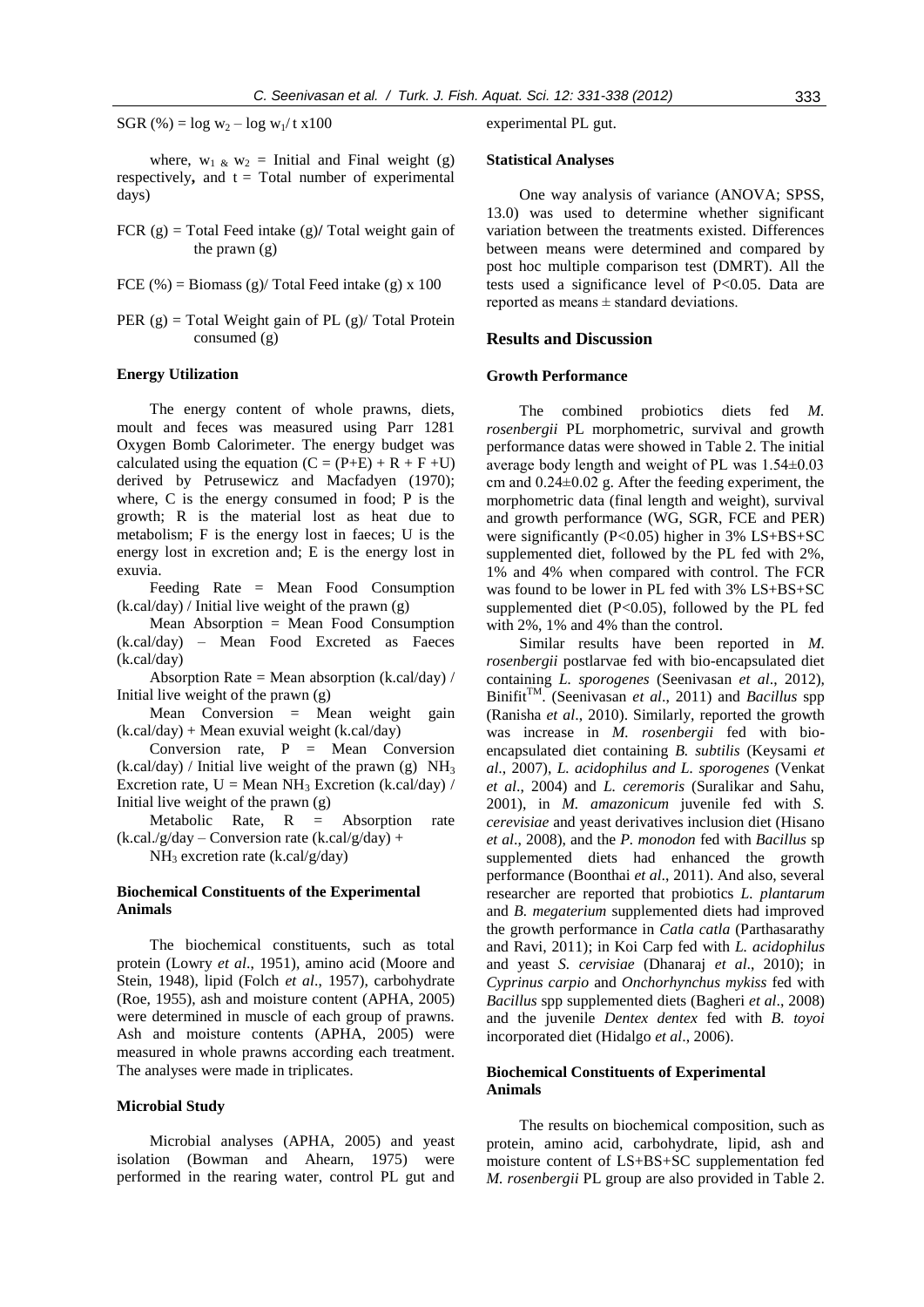|                                       |                                | <b>Experimental diets</b>     |                                   |                                            |                            |                           |         |
|---------------------------------------|--------------------------------|-------------------------------|-----------------------------------|--------------------------------------------|----------------------------|---------------------------|---------|
| Aspects                               | Parameters                     | Control diet                  | 1%                                | 2%                                         | 3%                         | 4%                        | F-Value |
|                                       |                                |                               | $LS+BS+SC$                        | $LS+BS+SC$                                 | $LS+BS+SC$                 | $LS+BS+SC$                |         |
| Morphometry                           | Initial length (cm)            | $1.54 \pm 0.03$               | $1.54 \pm 0.03$                   | $1.54 \pm 0.03$                            | $1.54 \pm 0.03$            | $1.54 \pm 0.03$           |         |
|                                       | Final length (cm)              | $4.90^{\rm b} \pm 0.26$       | $6.02^{\mathrm{a}}\pm0.35$        | $6.18^{\mathrm{a}}\pm0.31$                 | $6.32^{\mathrm{a}}\pm0.18$ | $5.99^{\circ}$ ±0.23      | 12.88   |
|                                       | Initial weight $(g)$           | $0.24 \pm 0.02$               | $0.24 \pm 0.02$                   | $0.24 \pm 0.02$                            | $0.24 \pm 0.02$            | $0.24 \pm 0.02$           |         |
|                                       | Final weight (g)               | $1.18^{\rm b} \pm 0.22$       | $1.69^{\circ}$ $\pm 0.30^{\circ}$ | $1.88^{\circ}$ ±0.29                       | $2.10^a \pm 0.26$          | $1.60^{ab} \pm 0.25$      | 5.02    |
| Nutritional indices Survival rate (%) |                                | $80.00^{b} \pm 2.50$          | $82.50^{\rm b} \pm 2.50$          | $85.00^{b} \pm 2.50$                       | $92.50^{\circ}$ ±3.00      | $80.00^{b} \pm 3.00$      | 10.97   |
|                                       | Weight gain $(g)$              | $0.94^{\circ}$ ± 0.10         | $1.45^{\rm b} \pm 0.18$           | $1.64^{ab} \pm 0.20$                       | $1.86^a \pm 0.24$          | $1.36^b \pm 0.13$         | 11.29   |
|                                       | Specific growth rate $(\%)$    | $0.768^{\mathrm{d}}\pm 0.034$ | $0.941bc \pm 0.036$               | $0.993^{ab} \pm 0.039$                     | $1.046^{\circ}$ ±0.031     | $0.915^{\circ} \pm 0.025$ | 29.67   |
|                                       | Feed conversion ratio $(g)$    | $3.47^{\circ}$ ±0.17          | $2.29^b \pm 0.17$                 | $2.27^b \pm 0.23$                          | $2.20^b \pm 0.19$          | $2.43^b \pm 0.21$         | 22.15   |
|                                       | Feed conversion efficiency (%) | $0.93^b \pm 0.16$             | $1.34^a \pm 0.26$                 | $1.46^a \pm 0.14$                          | $1.58^{\circ}$ ± 0.18      | $1.26^{ab} \pm 0.22$      | 4.71    |
|                                       | Protein efficiency ratio (g)   | $0.62^{\mathrm{a}}\pm0.07$    | $0.96^{\circ}$ ± 0.11             | $0.97^{\mathrm{a}}\pm0.09$                 | $1.00^{\circ}$ ±0.06       | $0.91^{\circ}$ ±0.05      | 11.62   |
| <b>Biochemical</b>                    | Protein $(\%)$                 | $61.30^{\circ}$ ± 3.64        | $65.10^{bc} \pm 3.00$             | $67.80^{\text{abc}}\pm 2.69$               | $69.20^{ab} \pm 2.46$      | $62.30^{\circ}$ ± 2.74    | 4.04    |
| constituents                          | Amino acid (%)                 | $29.20^{\circ} \pm 3.18$      | $34.60^{abc} \pm 3.84$            | $36.00^{ab} \pm 3.19$                      | $38.00^a \pm 3.76$         | $31.20^{bc} \pm 2.62$     | 3.42    |
|                                       | Carbohydrate (%)               | $10.00^{\circ}$ ±1.04         | $13.80^{ab} \pm 1.71$             | $14.82^{ab} \pm 1.80$                      | $16.00^a \pm 1.28$         | $12.80^{\rm b}$ ±1.67     | 6.69    |
|                                       | Lipid $(\%)$                   | $7.20^{\circ} \pm 0.71$       | $11.90^{\rm b}$ ±1.42             | $12.60^{ab} \pm 1.38$                      | $14.90^a \pm 1.68$         | $8.90^{\circ}$ ±1.59      | 14.34   |
|                                       | Ash $(%)$                      | $16.80^a \pm 1.42$            | $17.10^a \pm 1.70$                | $18.20^a \pm 1.62$                         | $19.80^a \pm 1.56$         | $17.00^a \pm 1.66$        | 1.92    |
|                                       | Moisture (%)                   | $76.42^{\mathrm{a}}$ ±4.00    | $76.00^a \pm 3.40$                | $75.30^{\circ}$ ±3.20                      | $75.00^a \pm 3.43$         | $76.30^a \pm 3.10$        | $<$ 1   |
| Energy utilization                    | Feeding rate                   | $0.359^d \pm 0.051$           |                                   | $0.481^b \pm 0.062$ $0.509^{ab} \pm 0.042$ | $0.544^a \pm 0.041$        | $0.430^{\circ} \pm 0.057$ | 32.86   |
| (k.cal/g/day)                         | Absorption rate                | $0.306^d \pm 0.038$           |                                   | $0.435^b \pm 0.066$ $0.472^{ab} \pm 0.037$ | $0.511^a \pm 0.036$        | $0.381^{\circ} \pm 0.061$ | 40.96   |
|                                       | Conversion rate                | $0.152^d \pm 0.044$           | $0.245^{\circ} \pm 0.052$         | $0.282^b \pm 0.046$                        | $0.326^a \pm 0.021$        | $0.224^{\circ} \pm 0.063$ | 31.02   |
|                                       | $NH3$ Excretion                | $0.013^b \pm 0.004$           |                                   | $0.017^b \pm 0.009$ $0.019^{ab} \pm 0.007$ | $0.025^{\circ} \pm 0.010$  | $0.015^b \pm 0.006$       | 5.78    |
|                                       | Metabolic rate                 | $0.167^b \pm 0.064$           | $0.207^{\rm a} \pm 0.061$         | $0.209^a \pm 0.042$                        | $0.210^a \pm 0.036$        | $0.172^b \pm 0.070$       | 5.70    |

**Table 2.** The morphometric data, growth performance, biochemical constituents and energy utilization of *M. rosenbergii* PL fed with different concentration of LS+BS+SC (4:3:4) supplemented diets

Each value is a mean  $\pm$  SD of three replicate. Within a row, values with different superscripts are significantly different (P<0.05).

After the feeding trail experiment of 90 days, the total protein, amino acid, carbohydrate, lipid and ash contents were found to be maximum in PL fed with 3% LS+BS+SC diet, followed by the PL fed with 2%, 1% and 4% when compared with control. The statistical analysis (DMRT) made on the biochemical constituents between control and experimental diets revealed that the variation between them was significant at  $(P<0.05)$ .

Similarly, significantly improved basic carcass biochemical constituents was previously observed in *M. rosenbergii* PL fed with bio-encapsulation of *L. sporogenes* (Seenivasan *et al*., 2012) and Biogen® (Saad *et al*., 2009). The probiotics *Streptococcus faecium* and *L. acidophilus*, and the yeast *S. cerevisiae* (Lara-Flores *et al*., 2010), *B. subtilis*  NIOFSD017 and *L. plantarum* NIOFSD018, and the yeast *S. cerevisiae* NIOFSD019 (Essa *et al*., 2010) and Biogens® (El-Haroun *et al*., 2006) incorporated diets enhanced the carcass biochemical composition in *O. niloticus*; in *O. mykiss* fed with *B. subtilis*, *B. licheniformis* and *Enterococcus faecium* (Merrifield *et al*., 2009) and *Bacillus* spp (Bagheri *et al*., 2008).

#### **Energy Utilization Performance**

The energy utilization performance of LS+BS+SC supplementation fed group of prawn PL is also given in Table 2. The feeding rate, absorption rate, conversion rate,  $NH<sub>3</sub>$  execratory rate and metabolic rate were found to be maximum in PL fed with 3% LS+BS+SC diet, followed by the PL fed with 2%, 1% and 4% when compared with control. The statistical analysis (DMRT) made on the energy utilization performance between control and experimental diets revealed that the variation between them was significant  $(P<0.05)$ .

Similar result was observed in *M. rosenbergii* PL fed with  $\text{Binit}^{\text{TM}}$  supplemented diets Seenivasan *et al*. (2011). It has been reported that the probioitics *Lactobacillus* and yeast supplemented diets had significantly increased the energy utilization performance and feed utilization in pearl spot, *Etroplus suratensis* (Immanuel *et al*., 2003) in *O. niloticus* fed with *B. subtilis* and *L. plantarum*, and the yeast *S. cerevisiae* (Essa *et al*., 2010). Also, Abdel-Tawwab *et al*. (2008) reported that the growth and feed energy utilization was increase in *S. cerevisiae* supplemented diet fed Nile tilapia, *O. niloticus*. EL-Haroun (2007) reported that probiotics Biogen® supplemented diets had significantly enhance the growth and feed utilization performance in African Catfish, *Clarias gariepinus*. Bomba *et al*., (2002) have been suggested that the probiotics influence digestive processes by enhancing beneficial gut microfloral populations, this intern enhance and absorption of food and feed utilization.

#### **Microbial Study**

The qualitative microbial study showed presence of the rearing control medium and control PL gut following bacteria, such as *Bacillus* sp., *Pseudomonas*  sp., *Escherichia coli, Streptococcus* sp., and *Klebsiella pneumonia* in the Table 3 and 4. In the experimental PL, the presence of *Pseudomonas* sp., and *Klebsiella pneumonia* were replaced by establishment of  $\hat{L}$ . *sporogenes* (100x10<sup>-4</sup> cfu cells),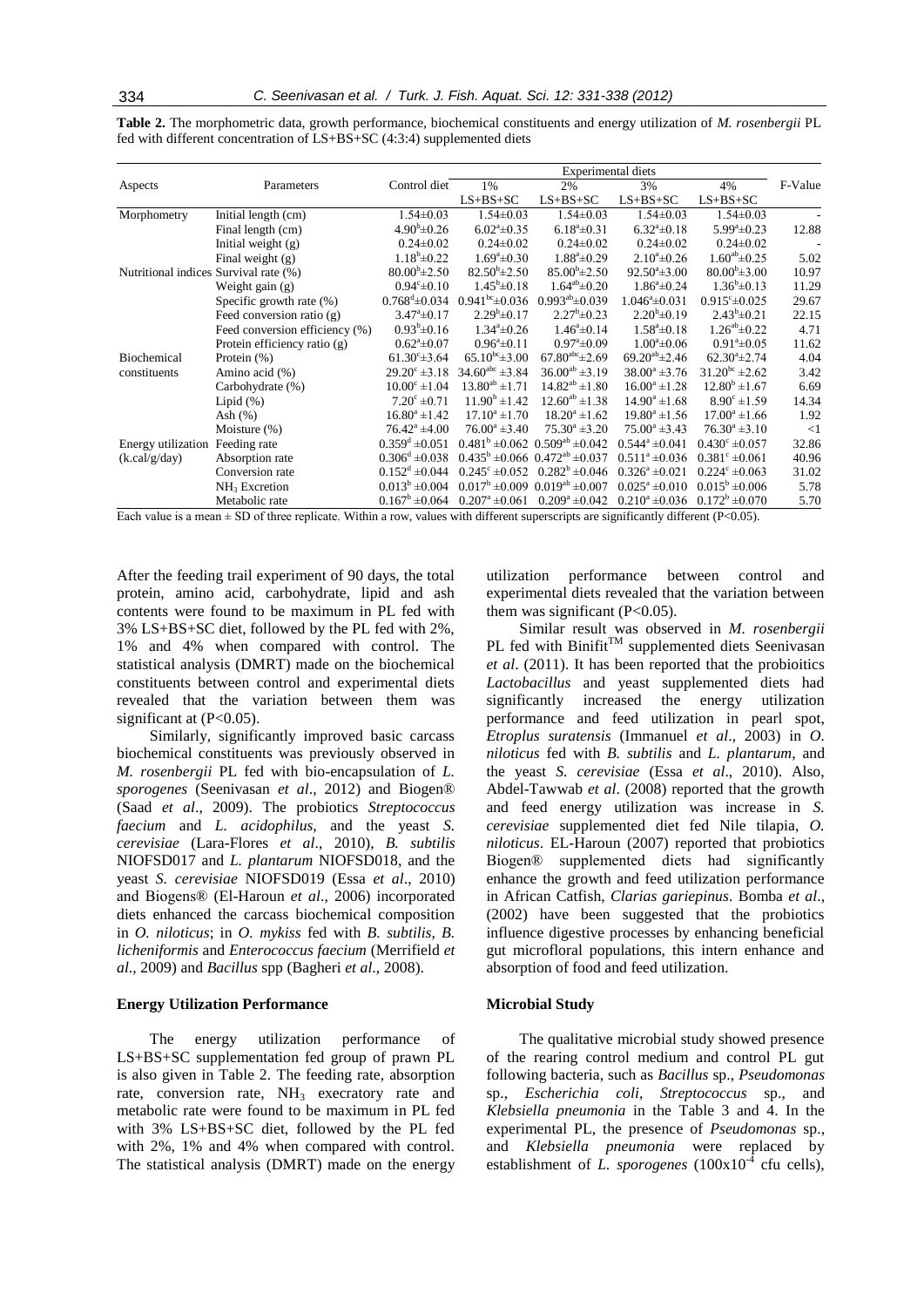*B. subtilis*  $(140x10^{-4}$  CFU) and *S. cerevisiae*  $(80x10^{-4}$ CFU) colonies (Table 5). All necessary confirmation biochemical tests were performed and the results are presented (Tables 3-6). Colony establishment of the probiotic *L. sporogenes* has previously been observed by Seenivasan *et al.* (2012). Colony establishment in the gut has also been reported in this species of prawn when fed with bio-encapsulated *L. sporogenes* and *L. acidophilus* (Venkat *et al*., 2004). Colony establishments like *B. subtilis, L. lactis* and *S. cerevisiae* in *Labeo rohita* (Mohapatra *et al*., 2011), *B. subtilis* in the Indian major carps (Nayak and Mukherjee, 2011), *Bacillus* spp in rainbow trout, *O. mykiss* (Bagheri *et al.* 2008), *Lactobacillus* spp in the sea bream, *Sparus aurata* (Suzer *et al*., 2008), Lactobacil, sporolac, and yeast in Juvenile Goldfish, *Carassius auratus* (Ahilan *et al*., 2004), *L. acidophilus* and *S. cervisiae* in pearl spot, *E. suratensis* (Immanuel *et al*., 2003) and *Bacillus* S11 at 10<sup>6</sup> cfu g−1 in *Penaeus monodon* (Rengpipat *et al*.,

2000) has been reported. Therefore, in the present study establishment of LS+BS+SC colony improved the intestinal health, thereby increases feed utilization and nutritional profiles of PL. Therefore, 3% LS+BS+SC can be incorporated in feed formulation for healthy maintenance of *M. rosenbergii* in sustainable developing of its aquaculture.

## **Acknowledgement**

The authors highly acknowledged the Bharathiar University and UGC India, for providing financial support and thank Dr. G. Immanuel (CMST), M S University for providing subject expertise.

# **References**

Abdel-Tawwab, M., Abdel-Rahman, A.M. and Ismael, N.E.M. 2008. Evaluation of commercial live baker's yeast, *Saccharomyces cerevisiae* as a growth and

**Table 3**. Biochemical characterization of isolates in control water

| <b>Tests</b>                    |        | Bacillus sp Pseudomonas sp | E. coli | Streptococcus sp | Klebsiella<br>pneumonia | L. sporoenes B. subtilis |  |
|---------------------------------|--------|----------------------------|---------|------------------|-------------------------|--------------------------|--|
| Gram's Staining                 |        |                            |         |                  |                         |                          |  |
| Motility test                   |        |                            |         |                  |                         |                          |  |
| Indole Test                     |        |                            |         |                  |                         |                          |  |
| Methyl red Test                 |        |                            | $^{+}$  |                  |                         |                          |  |
| <b>VP</b> Test                  |        |                            |         |                  |                         |                          |  |
| <b>Citrate Utilization Test</b> |        | $\! +$                     |         |                  |                         |                          |  |
| Starch hydrolases               |        |                            |         |                  |                         |                          |  |
| Gelatin Hydrolases              | $^{+}$ | $^{+}$                     |         |                  |                         |                          |  |
| Nitrate reduction Test          |        |                            |         |                  |                         |                          |  |
| Oxidase Test                    |        |                            |         |                  |                         |                          |  |
| <b>Catalase Test</b>            |        |                            |         |                  |                         |                          |  |
| Glucose Test                    | A      | A                          | A       | A                | A                       |                          |  |
| <b>Lactose Test</b>             | A      | NA                         | A       | A                | A                       |                          |  |
| <b>Sucrose Test</b>             | А      | A                          | A       | A                | A                       |                          |  |
| <b>Manitol Test</b>             | А      | A                          | A       | A                | A                       |                          |  |

+, Positive; - Negative; A, Acid production; NA, No acid production

| Table 4. Biochemical characterization of isolates in control PL gut |  |  |  |
|---------------------------------------------------------------------|--|--|--|
|---------------------------------------------------------------------|--|--|--|

| <b>Tests</b>                    |   | Bacillus sp Pseudomonas sp | E. coli | Streptococcus sp | Klebsiella<br>pneumonia | L. sporoenes B. subtilis |  |
|---------------------------------|---|----------------------------|---------|------------------|-------------------------|--------------------------|--|
| Gram's Staining                 |   |                            |         |                  |                         |                          |  |
| Motility test                   |   |                            | $\! +$  |                  |                         |                          |  |
| <b>Indole Test</b>              |   |                            |         |                  |                         |                          |  |
| Methyl red Test                 |   |                            |         |                  |                         |                          |  |
| <b>VP</b> Test                  |   |                            |         |                  |                         |                          |  |
| <b>Citrate Utilization Test</b> |   |                            |         |                  |                         |                          |  |
| Starch hydrolases               |   |                            |         |                  |                         |                          |  |
| Gelatin Hydrolases              |   |                            |         |                  |                         |                          |  |
| Nitrate reduction Test          |   |                            |         |                  |                         |                          |  |
| <b>Oxidase Test</b>             |   |                            |         |                  |                         |                          |  |
| <b>Catalase Test</b>            |   |                            |         |                  |                         |                          |  |
| Glucose Test                    |   | A                          | A       |                  | А                       |                          |  |
| <b>Lactose Test</b>             | A | <b>NA</b>                  | A       | А                | A                       |                          |  |
| <b>Sucrose Test</b>             | A | A                          | A       |                  |                         |                          |  |
| <b>Manitol Test</b>             | А | A                          | А       | A                | А                       |                          |  |

+, Positive; - Negative; A, Acid production; NA, No acid production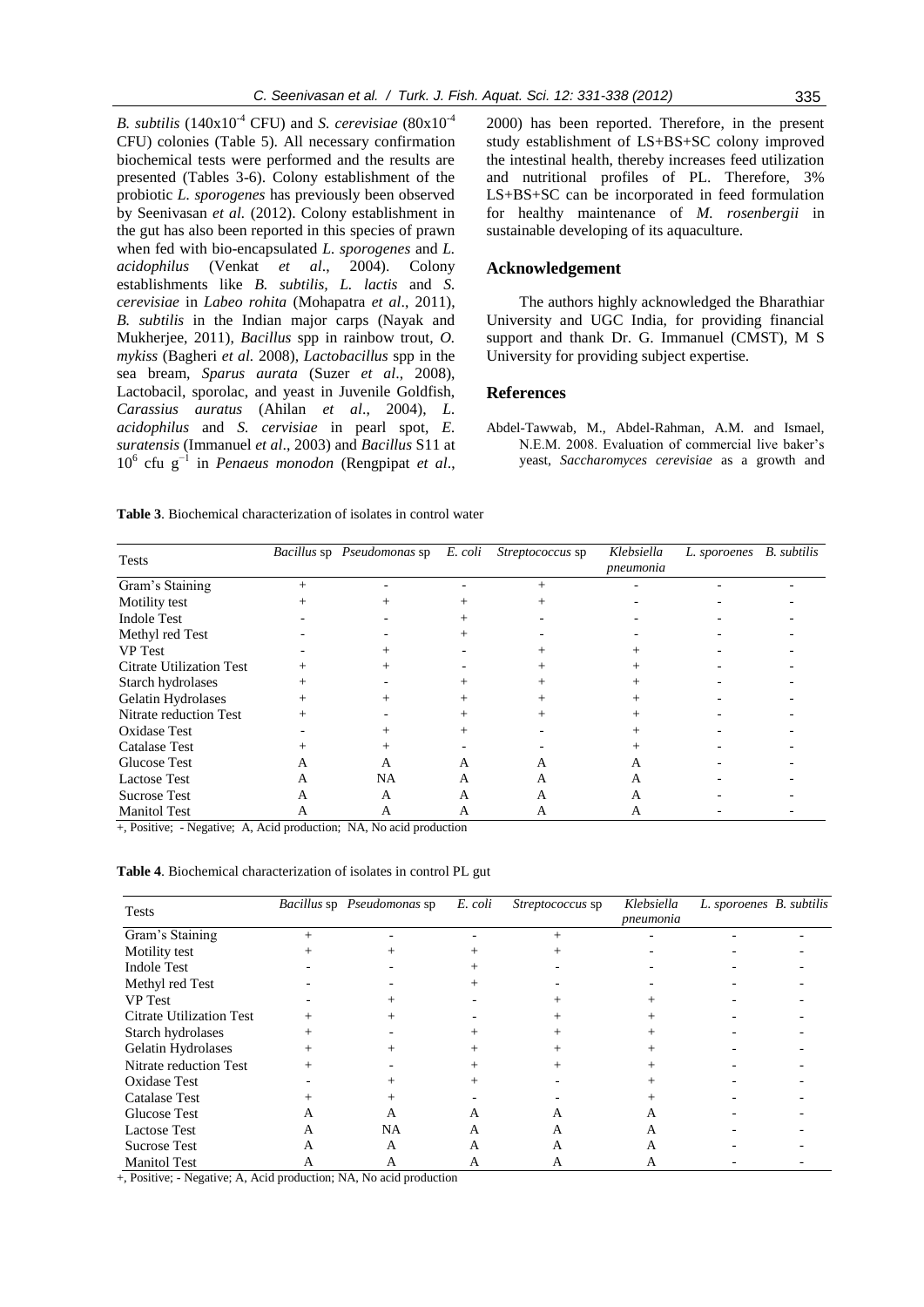| <b>Tests</b>                                                                                                                                                                     |   | Bacillus sp Pseudomonas sp | E. coli | Streptococcus sp | Klebsiella<br>pneumonia | L. sporoenes | <b>B.</b> subtilis |
|----------------------------------------------------------------------------------------------------------------------------------------------------------------------------------|---|----------------------------|---------|------------------|-------------------------|--------------|--------------------|
| Gram's Staining                                                                                                                                                                  |   |                            |         |                  |                         |              |                    |
| Motility test                                                                                                                                                                    |   |                            |         |                  |                         |              |                    |
| <b>Indole Test</b>                                                                                                                                                               |   |                            |         |                  |                         |              |                    |
| Methyl red Test                                                                                                                                                                  |   |                            |         |                  |                         |              |                    |
| <b>VP</b> Test                                                                                                                                                                   |   |                            |         |                  |                         |              |                    |
| <b>Citrate Utilization Test</b>                                                                                                                                                  |   |                            |         |                  |                         |              |                    |
| Starch hydrolases                                                                                                                                                                |   |                            |         |                  |                         |              |                    |
| Gelatin Hydrolases                                                                                                                                                               |   |                            |         |                  |                         |              |                    |
| Nitrate reduction Test                                                                                                                                                           |   |                            |         |                  |                         |              |                    |
| <b>Oxidase Test</b>                                                                                                                                                              |   |                            |         |                  |                         |              |                    |
| <b>Catalase Test</b>                                                                                                                                                             |   |                            |         |                  |                         |              |                    |
| <b>Glucose Test</b>                                                                                                                                                              |   |                            | A       |                  |                         |              |                    |
| <b>Lactose Test</b>                                                                                                                                                              |   |                            | А       |                  |                         |              |                    |
| Sucrose Test                                                                                                                                                                     | A |                            | A       | А                |                         | A            |                    |
| <b>Manitol Test</b><br>$\mathbf{r} = \mathbf{r}$ , and $\mathbf{r} = \mathbf{r}$ , and $\mathbf{r} = \mathbf{r}$ , and $\mathbf{r} = \mathbf{r}$ , and $\mathbf{r} = \mathbf{r}$ |   |                            | Α       | А                |                         | А            | А                  |

**Table 5.** Biochemical characterization of isolates in experimental PL gut

+, Positive; - Negative; A, Acid production; NA, No acid production

**Table 6.** Overall result of microbial load in control water, control PL and experimental PL

| Isolate Name          | Control water<br>$(10^{-5}$ | Control PL gut<br>$(10^{-5})$ | Experimental PL gut<br>$(3\%$ LS+BS+SC) |
|-----------------------|-----------------------------|-------------------------------|-----------------------------------------|
| <i>Bacillus</i> sp    |                             |                               |                                         |
| Pseudomonas sp        |                             |                               | A                                       |
| E. coli               |                             |                               |                                         |
| Streptococcus sp      |                             |                               |                                         |
| Klebsiella pneumoniae |                             |                               |                                         |
| L. sporogenes         | А                           | A                             | $P(100x10^4 CFU)$                       |
| <b>B.</b> subtilis    | A                           | A                             | $P(140 \times 10^4 \text{ CFU})$        |
| S. cerevisiae         | А                           |                               | $P(80 \times 10^4 \text{ CFU})$         |

P, present; A, absent.

immunity promoter for fry Nile tilapia, *Oreochromis niloticus* (L.) challenged *in situ* with *Aeromonas hydrophila.* Aquaculture, 280: 185–189. doi: 10.1016/j.aquaculture.2008.03.055

- Ahilan, B., Shine, G. and Santhanam, R. 2004. Influence of Probiotics on the Growth and Gut Microbial Load of Juvenile Goldfish (*Carassius auratus*). Asian Fisheries Science, 17: 271-278.
- Al-Dohail, A.M., Hashim, R. and Aliyu-Paiko, M. 2009. Effects of the probiotic, *Lactobacillus acidophilus*, on the growth performance, haematology parameters and immunoglobulin concentration in African Catfish (*Clarias gariepinus*, Burchell 1822) fingerling. Aquacult Res., 40: 1642-1652.

doi: 10.1111/j.1365-2109.2009.02265.x

- APHA, 2005. Standard Methods for the Examination of Water and Wastewater, 19<sup>th</sup> Edition, American Public Health Association, New York.
- Bagheri, T., Hedayati, S., Yavari, V., Alizade, M. and Farzanfar, A. 2008. Growth, survival and gut microbial load of rainbow trout (*Onchorhynchus mykiss*) fry given diet supplemented with probiotic during the two months of first feeding. Turk. J. Fish. Aquat. Sci., 8: 43-48.
- Balcazar, J.L., De Blas, I., Ruiz-Zarzuela, I., Vendrell, D., Calvo, A.C., Márquez, I., Gironés, O. and Muzquiz, G.L. 2007a. Changes in intestinal microbiota and humoral immune response following probiotic administration in brown trout (*Salmo trutta*). Br. J.

Nutr., 97: 522–527.

doi: 10.1017/S0007114507432986

- Balcazar, J.L., De Blas, I., Ruiz-Zarzuela, I., Vendrell, D., Girones, O. and Muzquiz, G.L. 2007b. Enhancement of the immune response and protection induced by probiotic lactic acid bacteria against furunculosis in rainbow trout (*Oncorhynchus mykiss*). FEMS Immunol. Med. Microbiol., 51: 185–193. doi: 10.1111/j.1574-695X.2007.00294.x
- Bomba, A., Nemcoal, R., Gancarc koval, S., Herich, R., Guba, P. and Mudron oval, D. 2002. Improvement of the probiotic effect of microorganisms by their combination with maltodextrins, fructooligosaccharides and polyunsaturated fatty acids. Brit J. Nutr., 88: 95-99. doi: 10.1079/BJN2002634
- Boonthai, T., Vuthhiphandchai, V. and Nimrat, S. 2011. Probiotic bacteria effects on growth and bacterial composition of black tiger shrimp (*Penaus monodon*). Aquacult. Nutr., 17(6): 634-644. doi: 10.1111/j.1365- 2095.2011.00865.x
- Bowman, P.I. and Ahearn, D.G. 1975. Evaluation of the Uni-Yeast-Tek kit for the identification of medically important yeasts. J. Clin. Microbiol., 2: 354-358.
- Capkin, E. and Altinok I. 2009. Effects of dietary probiotic supplementations on prevention ⁄ treatment of yersiniosis disease. J. Applied Microbiol., 106: 1147– 1153. doi: 10.1111/j.1365-2672.2008.04080.x
- Dhanaraja, M., Haniffaa, M.A., Arun Singha, S.V., Jesu Arockiarajb, A., Muthu Ramakrishanana, C.,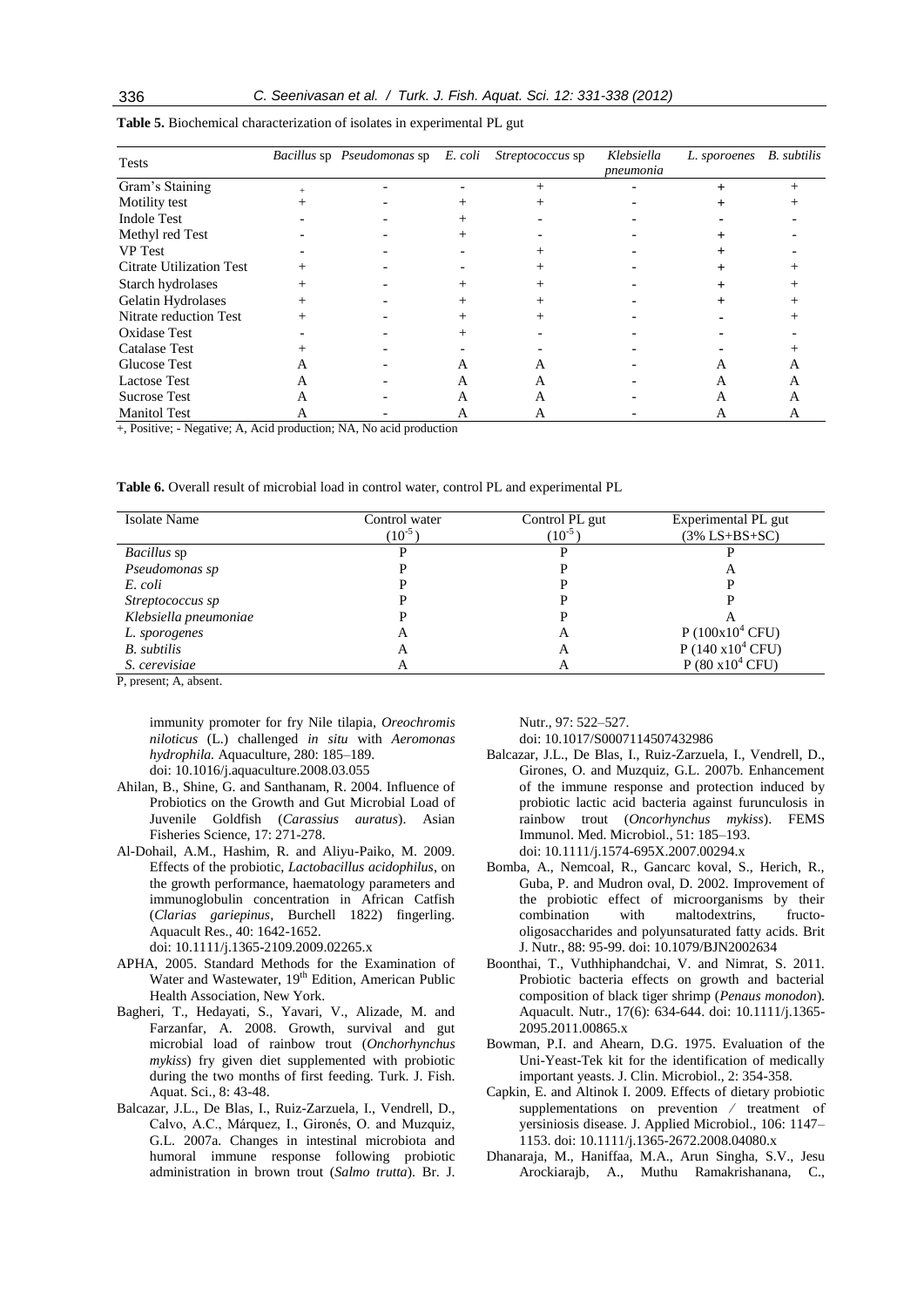Seetharamana, S. and Arthimanjua, R. 2010. Effect of probiotics on growth performance of koi carp (*Cyprinus carpio*). J. Appl. Aquaculture, 22: 202–20. doi: 10.1080/10454438.2010.497739

- El-Haroun, E.R., Goda, A.M.A.S. and Chowdhury, M.A.K. 2006. Effect of dietary probiotic Biogen supplementation as a growth promoter on growth performance and feed utilization of Nile tilapia *Oreochromis niloticus.* Aquacul. Res., 37: 1473-1480. doi: 10.1111/j.1365-2109.2006.01584.x
- El-Haroun, E.R. 2007. Improved growth rate and feed utilization in farmed African catfish *Clarias gariepinus* (Burchell 1822) through a growth promoter Biogen® supplementation. Journal of Fisheries and Aquatic Sciences, 2: 319-327. doi: 10.3923/jfas.2007.319.327
- Essa, M.A., EL-Serafy, S.S., El-Ezabi, M.M., Daboor, S.M., Esmael, N.A. and Lall, S.P. 2010. Effect of different dietary probiotics on growth, feed utilization and digestive enzymes activities of Nile Tilapia, *Oreochromis niloticus.* Journal of the Arabian Aquaculture Society, 5(2): 51-56.
- FAO/WHO, 2001. Report on Joint FAO/WHO Expert Consultation on Evaluation of Health and Nutritional Properties of Probiotics in Food Including Powder Milk with Live Lactic Acid Bacteria. 1–4 October Cordoba, Argentina. Available at: ftp:// ftp.fao.org/ es/esn/food/probio\_report\_en.pdf (Accessed 23 August 2007).
- Folch, J., Lees, M. and Bloane-Stanley, G.H. 1957. A simple method for the isolation and purification of total lipids from animal tissues. J. Biol. Chem., 266: 497-509.
- Gatesoupe, F.J. 1999. The use of probiotics in aquaculture, Aquaculture, 180: 147-165. doi: 10.1016/S0044-8486(99)00187-8
- Ghosh, S., Sinha, A. and Sahu, C. 2008. Dietary probiotic supplementation in growth and health of live-bearing ornamental fishes. Aquacult. Nutri., 14: 289-299. doi: 10.1111/j.1365-2095.2007.00529.x
- Hidalgo, M.C., Skalli, A., Abella, N.E., Arizcun, M. and Cardenete, G. 2006. Dietary intake of probiotics and maslinic acid in juvenile dentex (*Dentex dentex* L.): effects on growth performance, survival and liver proteolytic activities. Aquacult. Nutr., 12: 256-266. doi: 10.1111/j.1365-2095.2006.00408.x
- Hisano, H., Falcon, R.D., Maria Barrose, M. and Pezzato, E.L. 2008. Influence of yeast and yeast derivatives on growth performance and survival of Juvenile Prawn *Macrobrachium amazonicum.* Ciência Animal Brasileira, 9: 657-662
- Hong, H.A., Duc, L.H. and Cutting, S.M. 2005. Cutting SM. The use of bacterial spore former as probiotics. *FEMS* Microbiol. Rev., 29: 813-835. doi: 10.1016/j.femsre.2004.12.001
- Immanuel, G., Menethira, V., Beena, S. and Palavesam, A. 2003. Effect of probionts on the growth, food utilization and biochemical changes in pearl spot *Etroplus suratensis* (Bloch). Indian J. Fish., 50: 273- 278.
- Immanuel, G., Menenthira, V., Prema, P. and Palavesam, A. 2003. Influence of probionts on the gut microbial diversity in pearl spot, *Etroplus suratensis* (Bloch). Indian J. Fish., 50: 499-508.
- Keysami, M.A., Saad, C.R., Sijam, K., Daud, H.M. and Alimon, A.R. 2007. Effect of *Bacillus subtilis* on growth development and survival of postlarvae

*Macrobrachium rosenbergii* (de Man). Aquac Nutr., 13: 131-136. doi: 10.1111/j.1365-2095.2007.00463.x

- Lara-Flores, M., Olivera-Castillo, L. and Olvera-Novoa, M.A. 2010. Effect of the inclusion of a bacterial mix (*Streptococcus faecium and Lactobacillus acidophilus*), and the yeast (*Saccharomyces cerevisiae*) on growth, feed utilization and intestinal enzymatic activity of Nile tilapia (*Oreochromis niloticus*). International Journal of Fisheries and Aquaculture, 2: 93-101.
- Li, P., Delbert, M. and Gatlin, I.I.I.T. 2005. Evaluation of the prebiotic GroBioticR-A and brewers yeast as dietary supplements for sub-adult hybrid striped bass (*Morone chrysops\_M. saxatilis*) challenged *in situ* with *Mycobacterium marinum*. Aquaculture, 248: 197-205. doi: 10.1016/j.aquaculture.2005.03.005
- Lowry, O.H., Rosenbrough, W.J., Fair, A.L. and Randall, R.J. 1951. Protein measurement with the folin phenol reagent. J. Biol. Chem., 193: 265-275.
- Merrifield, D.L., Bradley, G., Baker, R.T.M. and Davies, S.J. 2009. Probiotic application for rainbow trout (*Oncorhynchus mykiss* walbaum) II. Effects on growth performance, feed utilization, intestinal microflora and related health criteria post antibiotic treatment. Aquacult. Nutr., 16(5): 496-503. doi: 10.1111/j.1365-2095.2009.00688.x
- Mohapatra, S., Chakraborty, T., Prusty, A.K., Das, P., Paniprasad, A.K. and Mohanta, K.N. 2011. Use of different microbial probiotics in the diet of rohu, *Labeo rohita* fingerlings: effects on growth, nutrient digestibility and retention, digestive enzyme activities and intestinal microflora. Aquaculture Nutrition, 18(1):1-11. doi: 10.1111/j.1365-2095.2011.00866.x
- Moore, W. and Stein, H. 1948. In: S.P. Olowick and N.D. Kaplan (Eds.), Methods in enzymol. Academic press, New York, 468 pp.
- Nayak, S.K. and Mukherjee, S.C. 2011. Screening of gastrointestinal bacteria of Indian major carps for a candidate probiotic species for aquaculture practices. Aquacul.Res., 42: 1034-1041. doi: 10.1111/j.1365-2109.2010.02686.x
- Parthasarathy, R. and Ravi, D. 2011. Probiotic bacteria as growth promoter and biocontrol agent against *Aeromonas hydrophila* in *Catla catla* (Hamilton, 1822). Indian J. Fish., 58: 87-93.
- Petrusewicz, K. and Macfadyen, A. 1970. Productivity of Terrestrial Animals: Principles and Methods, (IBP Handbook No. 13). Blackwell, Oxford.
- Pooramini, M., Kamali, A., Hajimoradloo, A., Alizadeh, M. and Ghorbani, R. 2009. Effect of using yeast (*Saccharomyces cerevisiae*) as probiotic on growth parameters, survival and carcass quality in rainbow trout *Oncorhynchus mykiss* fry. Int. Aquat. Res., 1: 39-44.
- Rengpipat, S., Runkpratanporn, S., Piyatiratitivorakul, S. and Menasaveta, P. 2000. Immunity enhancement on black tiger shrimp (*Penaeus monodon*) by a probiont bacterium (*Bacillus* S11). Aquaculture, 191: 271-288. doi: 10.1016/S0044-8486(00)00440-3
- Roe, J.H. 1955. The determination of sugar and blood and spinal fluid with anthrone reagent. J.Biol.Chem., 212: 335-343.
- Saad, S.A., Habashy, M.M. and Sharshar, M.K. 2009. Growth response of the freshwater prawn, *Macrobrachium rosenbergii* (De Man), to diets having different levels of Biogen®. World Applied Sciences Journal, 6: 550-556.